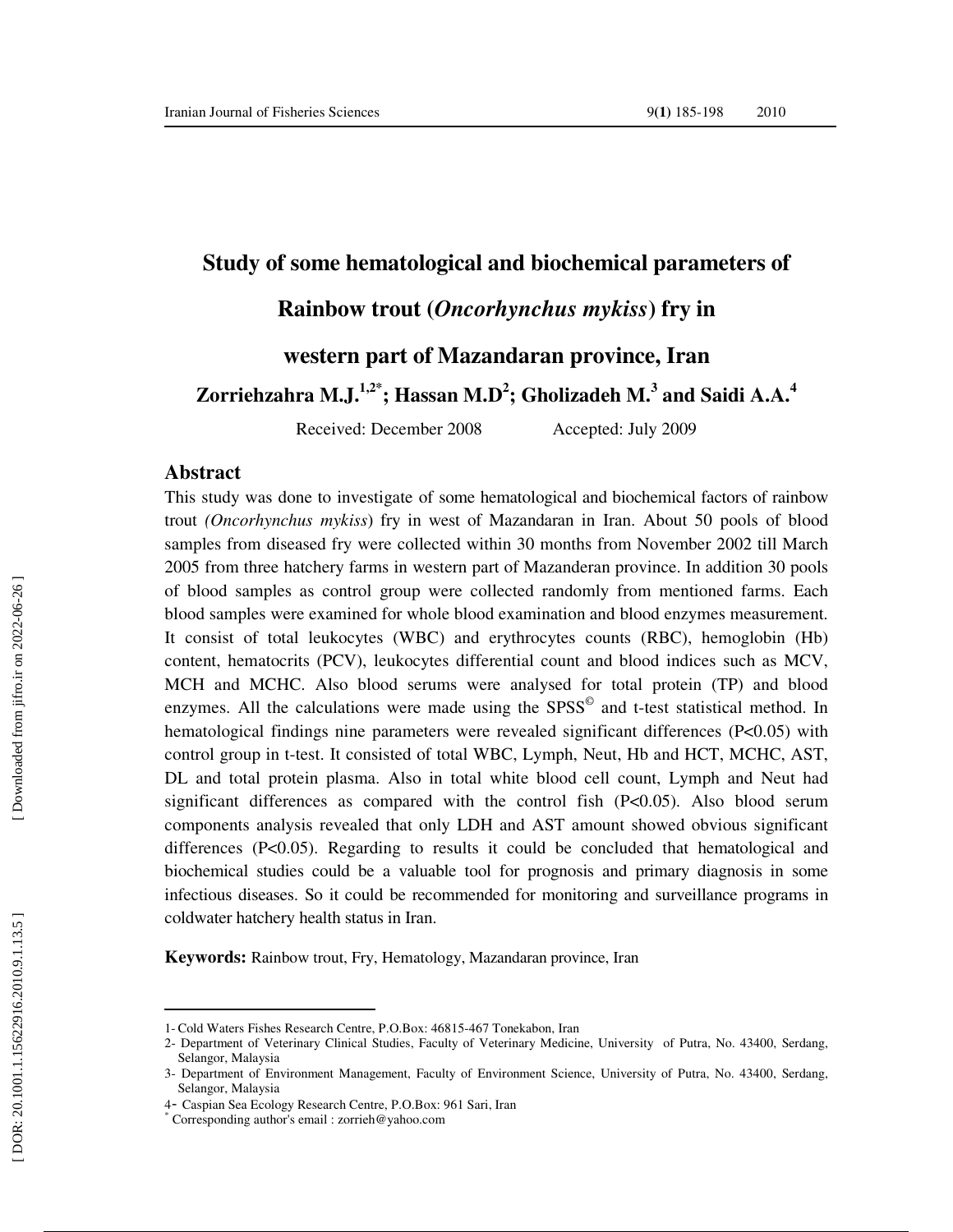## **Introduction**

Hematological parameters changes would be sign of fish physiological responses against environmental stresses e.g. such as heavy metals in water pollution (Vosyliene, 1996) or bacterial infections (Austin, 1987). Often fish bacterial infectious diseases such as *Aeromonas, Flavobacterium, Vibrio, Edwardsiella,* and some fish viral diseases like IHN, IPN and VHS showed septicemia and hemorrhagic lesions. Thus important internal organs such as kidney, spleen, liver and pancreas that have important duty in fish physiology must be affected acutely by infectious pathogens (Austin & Austin, 1987). Therefore hematological changes would occur subsequently in response to the invading pathogens.

In many cases of fish infectious diseases diagnosis could be assisted by hematological study. Holway *et al*. (1975) reported that hematological examination of Infectious Hematopoietic Necrosis (IHN) disease in rainbow trout revealed important findings. The severe anemia observed in moribund fish was undoubtedly the result of the destruction of hematopoietic tissue. In addition, stained smears of peripheral blood from diseased and sampled fish revealed many abnormalities during the outbreak. Circulating erythrocytes were immature, varied in size and shape and several cells showed cytoplasmic vacuolation. Their nuclei also were varied in size and shape i.e. roundish, swollen, irregular and pyknotic. The researchers also reported that the most distinct and consistent changes in blood cell morphology were bibbed erythrocytes, large numbers of circulating macrophage which

contained ingested. Also, degenerating cells and debris were seen freely circulating within the blood.

Clinical pathology of *Aeromonas*  infection was investigated by (Rehulka, 2002) which caused mass mortality of rainbow trout, *O. mykiss* at a water temperature of  $4^{\circ}$ C. Severe anemia was seen and characterized by a reduced erythrocyte count and lower haematocrit and haemoglobin levels. Clinical chemistry analyses in the diseased fish indicated reduced levels of total protein, cholesterol, triacylglycerol and total calcium and an increase in the urea level. Among the five enzymes and isoenzymes analyzed, catalytic concentration reaching multiples of the normal level was found in alanine aminotransferase, lactate dehydrogenase, α hydroxybutyryl dehydrogenase and γ-glutamyl transferase. Electrophoretic analysis indicated a reduced level of albumin in the diseased fish.

The aim of this study was investigation on some hematological and biochemical aspects of rainbow trout fry in rearing and hatchery centers of cold water fish farm in western part of Mazandaran province in Iran.

### **Materials and methods**

About 50 pools of blood samples from 750- 1000 diseased fry were collected within 30 months from November 2002 till March 2005 from western part of Mazanderan province for hematological and biochemical studies.

In recent years, unknown mortalities were observed in many coldwater hatchery farms in several regions in Iran (Zorriehzahra *et al.,* 2005). To study the disease outbreaks as been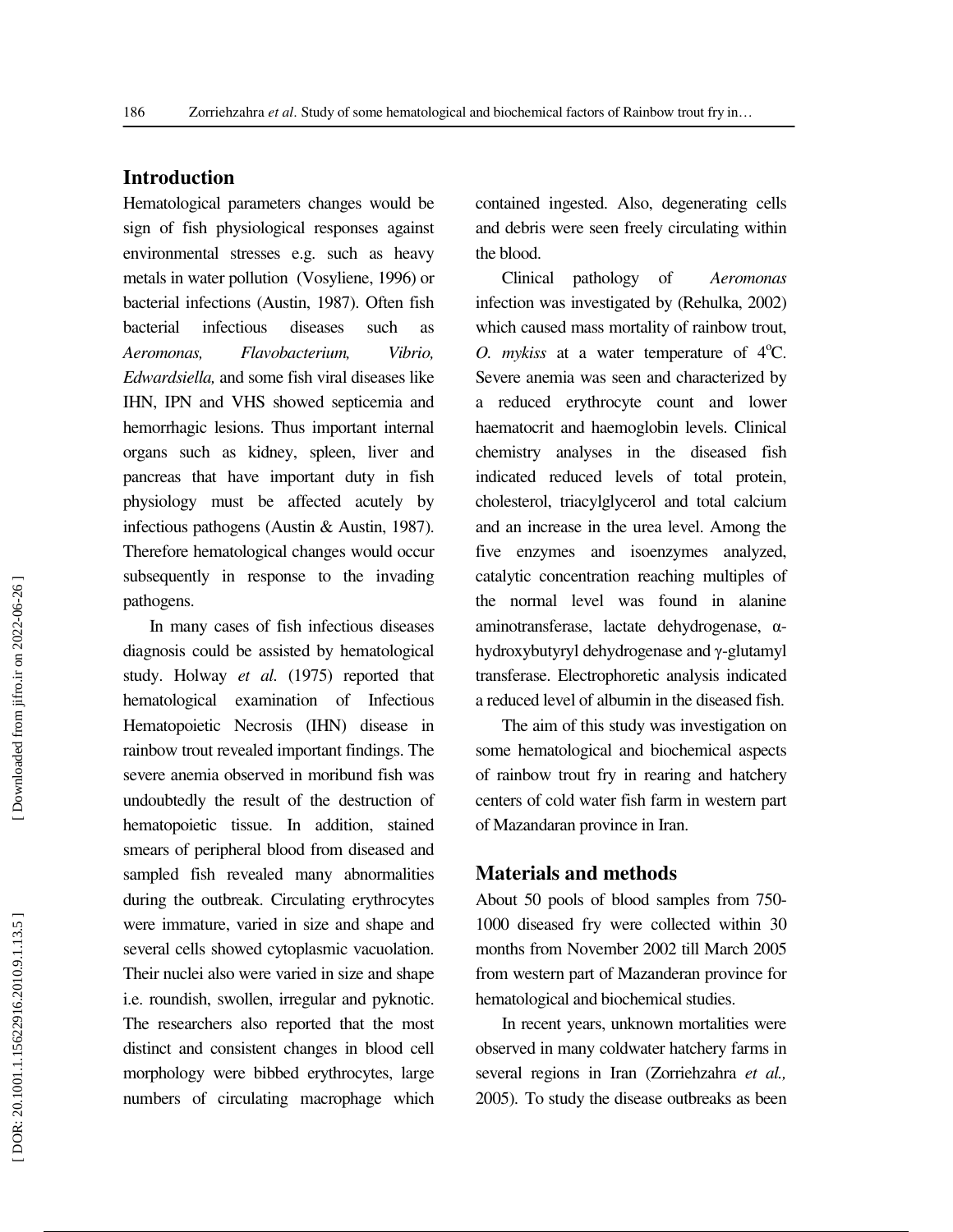reported in rainbow trout farms in Mazandaran province with darkening of the body, exophthalmia, ascites, erratic swimming and whirling symptoms, three important hatchery farms were selected for fry blood sampling:

- 1. Shahid Bahonar Hatchery Centre in Kelardasht region (20 pools of blood samples)\*
- 2. Sarshar Hatchery Center in Tonekabon region (10 pools of blood samples)
- 3. Kousar Hatchery Centre in Tonekabon region (20 pools of blood samples)

\*15-20 pieces of rainbow trout fry were considered as one pool.

About 450-600 normal fry (as 30 pools of blood samples) like control group were collected from mentioned farms. These samples were selected randomly from mentioned three hatchery farms in western part of Mazandaran province. They revealed no pathognomonic clinical signs of any infectious disease problem such as abdominal distention, exophthalmia, erratic pattern of swimming and white fecal casts. Both samples groups (control and diseased fry) were collected based on similar criteria such as age, size, pond, and were gathered at the same time.

150 environmental samples were collected for examination of some important environmental factors that gathered from water supply river of mentioned farms. These samples were examined according to routine and standard methods.

The blood collection was followed as indicated by OIE Diagnostic Manual for Aquatic Animal Disease (2003).The blood samples were collected by severing the caudal peduncle.

Bloods was allowed to flow freely from the vein of caudal peduncle to capillary tube and by allow the tube to fill by means of capillary action. In some cases surface of the tubes are covering by heparin solution as anticoagulant to prevent the clotting of the blood sample. In other side blood was allowed to clot for 10 min and then it was centrifuged at 4100  $\times$ g for 10 min at 4 $\degree$ C. Serum was collected, visually examined to exclude haemolysis, then immediately analysed in hematology laboratory of Caspian Sea Ecology Research Center (Leloup *et al*.,1998). Clotted blood was used for blood enzymes measurement, while whole blood was collected for hematology study using sodium heparin (0.2ml heparin, equals to 5000I.U, was used for 1ml blood sample) as anticoagulants (Svobodova *et al.*, 2008).

For follow up mentioned purpose, each blood sample was divided two parts as follows:

## **a) Whole blood examination:**

Whole blood examination includes total leukocytes (WBC) and erythrocytes counts (RBC), hemoglobin (Hb) content, hematocrits (PCV), leukocytes differential count and blood indices such as mean corpuscular or cell volume (MCV), mean cell hemoglobin content (MCH), and the mean cellular hemoglobin concentration (MCHC). Haematocrits (PCV) were determined immediately after sampling, using a microhaematocrit centrifugation (10, 500 ×g for 5 min) in mentioned hematology laboratory.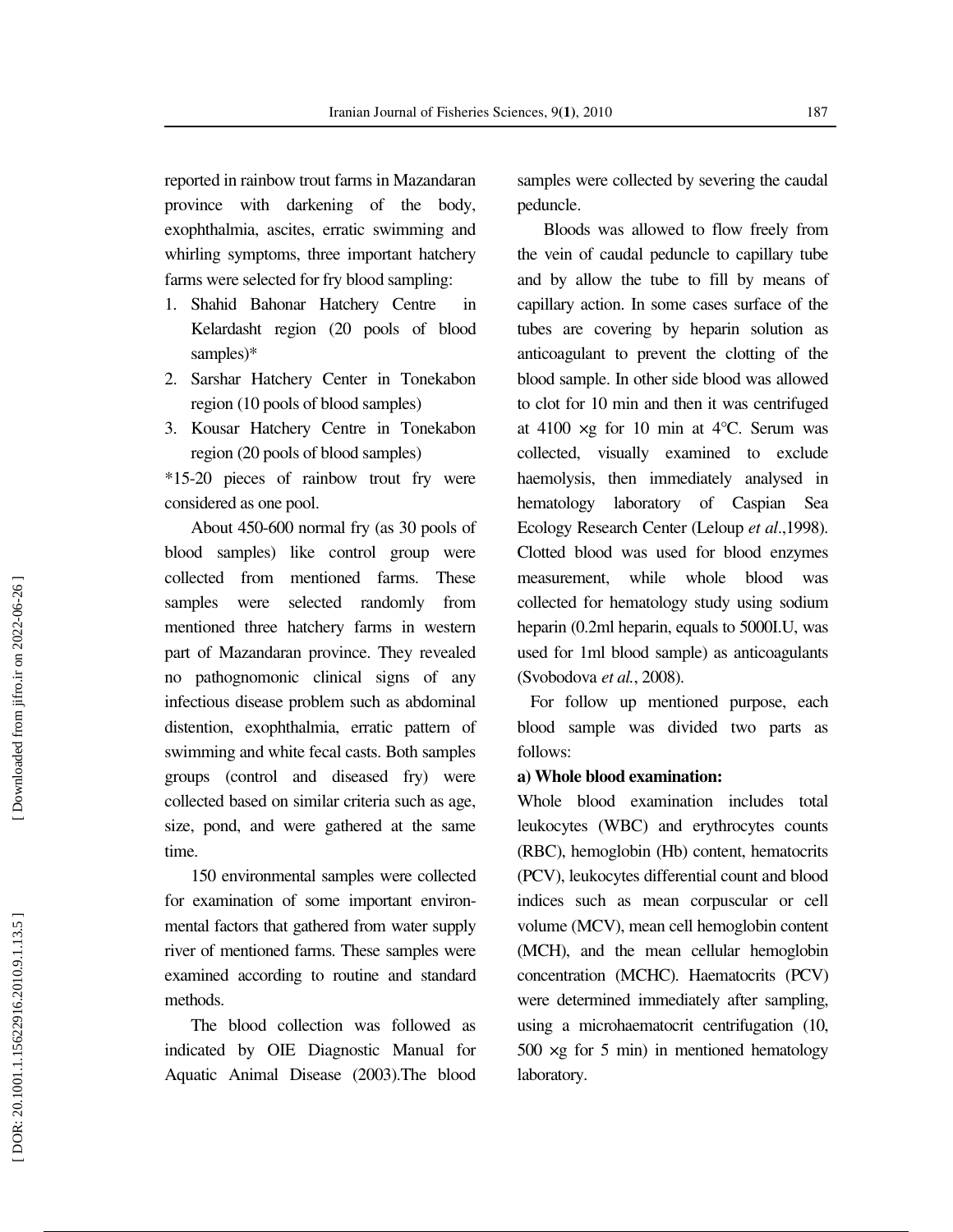Capillary tube was centrifuged for 5 minutes at 10, 500rpm in a micro-haematocrit centrifuge (SESAN MEDICAL EQUIPMENTS IND<sup>®</sup>) and volume PCV was measured using microhaetocrit reader. The blood plasma was obtained by centrifuging the heparinized blood at 4100 ×g for 10 min at 4°C and the blood cells (erythrocytes and leucocytes) were separated into eppendorf tubes. All blood parameters were performed within 12h. Blood smears were air-dried and stained by the Giemsa Romanowski method. Erythrocyte counts were determined using a Bürker counting chamber and Hayem solution. The counts were made in  $2 \times 20$  rectangles per sample. Hemoglobin concentrations  $(g_l^{-1})$ were determined by the cyanhaemoglobin method using a wavelength of 540 nm. The mean corpuscular volume (MCV, fl), mean corpuscular hemoglobin (MCH, pg) and mean corpuscular hemoglobin concentration (MCHC,g/dl) were calculated from hematological data. The leucocytes were differentiated according to Ivanova (1983) and the relative abundance of all cell types was determined by counting a total of 200 blood cells.

#### **b) Blood enzymes measurement:**

Clotted blood in capillary tubes was centrifuged for 10 minutes using a high-speed centrifuge (Xiangyi ® Centrifuge Instrument Co., Ltd, Model: TG16-W) 4100 ×g for 10 min at 4°C. The separated serum was then analysed for total protein (TP) and blood enzymes such as Lactate dehydrogenase (LD), Alkaline phosphatase (ALP), Alkaline transeaminase (ALT) and Aspartate

transeaminase (AST). An automatic blood enzyme analyzer (Hitachi 704) was used for the following determinations: Total protein (TP,g  $l^{-1}$ ), Lactate dehydrogenase (LD,µkat  $l^{-1}$ ), Alkaline phosphatase (ALP,  $\mu$ kat  $I^{-1}$ ), Alkaline transeaminase (ALT,  $\mu$ kat  $l^{-1}$ ) and Aspartate transeaminase (AST,  $\mu$ kat  $I^{-1}$ ). The apparatus is based upon dry chemical technology and colorimetric reaction. Kits obtained PLIVA-Lachema and DIALAB ®, were used for the determination of all indices. Also for controls, same kits were used. The hematological and biochemical parameters are expressed in international units (SI).

All the calculations were made using the SPSS © program version 13.0.1 (SPSS Inc., Chicago, IL, U.S.A.) and t-test statistical method (Mela *et al.,* 2007).

# **Results**

Regarding to fry samples collection schedule, two models were selected. First of all, 50 pools of infected fry were selected as affected samples and 30 pools were collected from normal fry as control group. They revealed no pathognomonic clinical signs of any infectious disease problem but infected fry showed signs of lethargy, stayed at the periphery of the pond or gathering near the outlet of the raceway and showed pale appearance in gills. Some had a dark body color and a unilateral or bilateral exophthalmus (Fig. 1), and erratic swimming. The gut was swollen at the end, and the anus was reddened and slightly prolapsed. Also ascites and presence of the faecal casts were observed.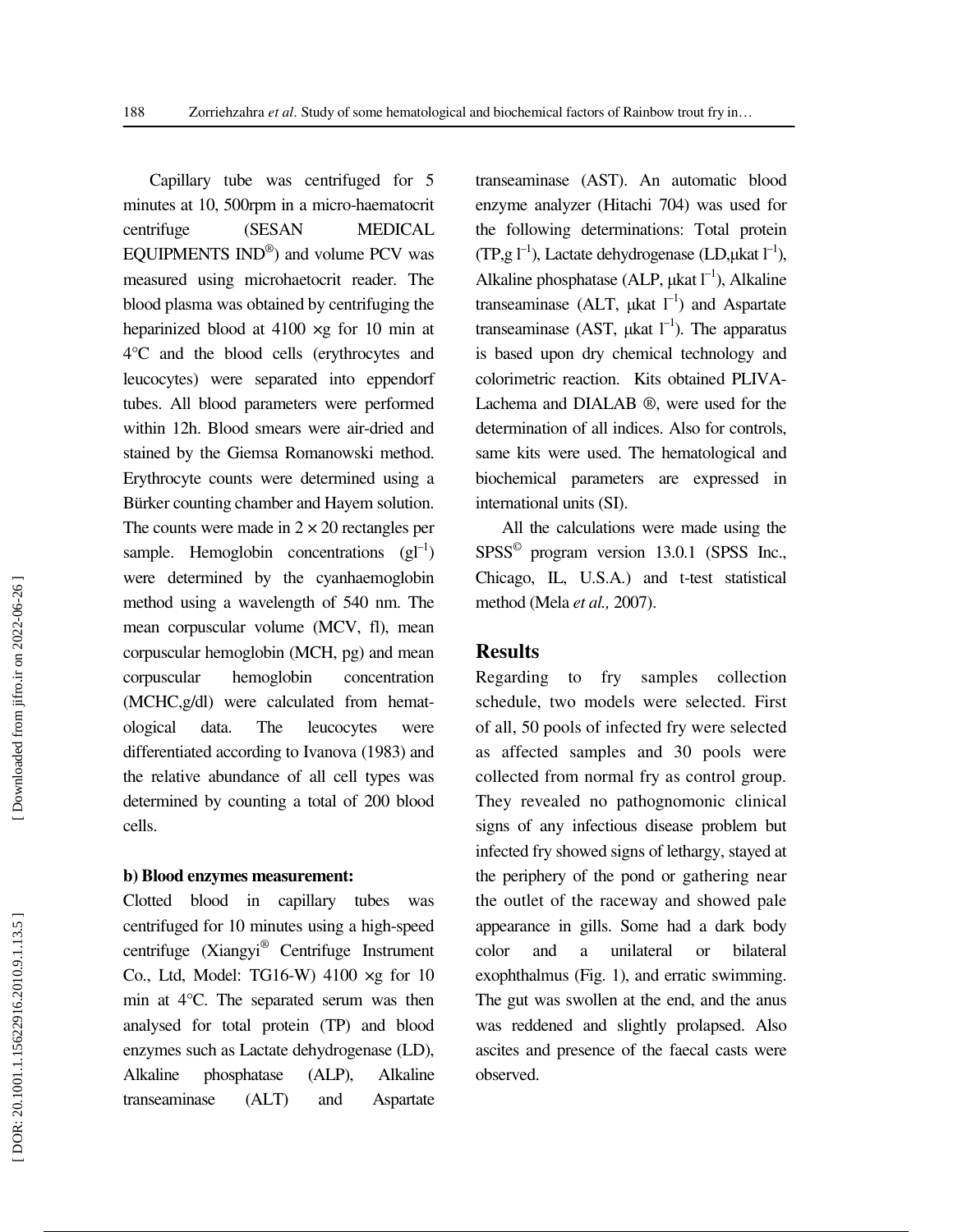Average of some morphology aspects of obtained fry samples were revealed in table 1.

Hematological findings from 80 pooled fry blood samples (30 normal fry, 50 infected fry) were analyzed and presented in tables 3, 4 & 5.

Components of water supply of three hatchery farms were summarized in table 2.



**Figure 1: Clinical signs of affected fry** 

**Table 1: Some morphology features of collected** *(Oncorhynchus mykiss )* **fry samples in Mazandaran province** 

| <b>Morphology Features</b>            | Age (days) | Weight $(g)$    | Length $(cm)$    |
|---------------------------------------|------------|-----------------|------------------|
|                                       | $(\pm SD)$ | $(\pm SD)$      | $(\pm SD)$       |
| <b>Hatchery Farm</b>                  |            |                 |                  |
| Control group (Oncorhynchus           | $36\pm4$   | $2.14\pm0.08$   | $5.73 \pm 0.251$ |
| <i>mykiss</i> ) fry                   |            |                 |                  |
| <b>Shahid Bahonar Hatchery Center</b> | $35 + 4$   | $2.15+0.14$     | $5.62 \pm 0.363$ |
| (Kelardasht)                          |            |                 |                  |
| Sarshar Hatchery Center in            | $37+3$     | $2.16 \pm 0.04$ | $5.83\pm0.152$   |
| Tonekabon                             |            |                 |                  |
| Kousar Hatchery Center in             | $34+4$     | $2.08 + 0.12$   | $5.73 \pm 0.057$ |
| Tonekabon                             |            |                 |                  |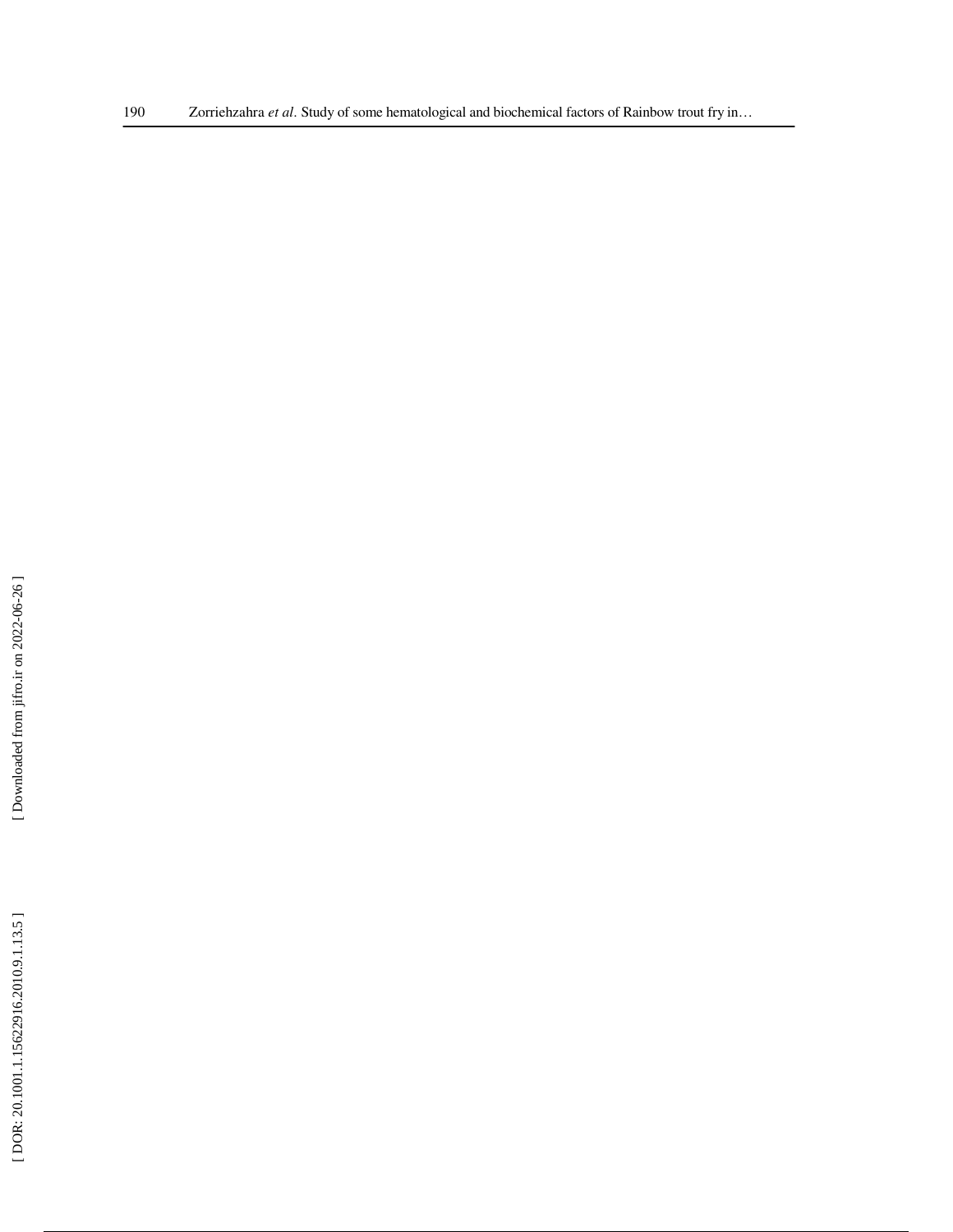| <b>Blood index</b><br>Hatchery name                          | <b>Total</b><br>Leucocytes $\times 10^4$<br>$\mathrm{No}\,/\mathrm{mm}^3$<br>$(\pm SD)$ | R.B.Cx 10 <sup>4</sup><br>$\text{No/mm}^3$<br>$(\pm SD)$ | Hct<br>$(\%)$<br>$(\pm SD)$ | Hb<br>$(gI^{-1})$<br>$(\pm SD)$ | M.C.V<br>(f)<br>$(\pm SD)$ | M.C.H<br>(pg)<br>$(\pm SD)$ | M.C.H.C<br>(g/dl)<br>$(\pm SD)$ |
|--------------------------------------------------------------|-----------------------------------------------------------------------------------------|----------------------------------------------------------|-----------------------------|---------------------------------|----------------------------|-----------------------------|---------------------------------|
| Control group<br><i>(Oncorhynchus</i><br><i>mykiss</i> ) fry | $2.0 \pm 0.2$                                                                           | $1.33 \pm 0.13$                                          | $47\pm1$                    | $9.4 \pm 0.2$                   | $353 \pm 11$               | $71\pm2$                    | $20 \pm 0.4$                    |
| Shahid Bahonar<br><b>Hatchery Center</b>                     | $2.8 \pm 0.27$                                                                          | $1.26 \pm 0.12$                                          | $35.2 \pm 1$                | $9.1 \pm 0.2$                   | $279 + 7$                  | $72.2 \pm 2$                | $25.8 \pm 0.6$                  |
| (Kelardasht)<br>Sarshar Hatchery<br>Center in                | $4.8 \pm 0.4$                                                                           | $1.18 \pm 0.11$                                          | $42.2 \pm 1$                | $8.2 + 0.17$                    | $357+11$                   | $69.5 \pm 1.8$              | $19.4 \pm 0.4$                  |
| Tonekabon<br>Kousar Hatchery<br>Center in<br>Tonekabon       | $3.86 \pm 0.38$                                                                         | $1.30 \pm 0.11$                                          | $41.6 \pm 1$                | $9.4 \pm 0.2$                   | 319±9                      | $72.3 \pm 2$                | $22.6 \pm 0.5$                  |

|                                                       |  |  |  |  |  |  |  | Table 3: Average hematology parameters from rainbow trout (Oncorhynchus mykiss) fry |  |  |
|-------------------------------------------------------|--|--|--|--|--|--|--|-------------------------------------------------------------------------------------|--|--|
| obtained from hatchery centers in Mazandaran province |  |  |  |  |  |  |  |                                                                                     |  |  |

# **Table 5: Comparison of hematological and biochemical indices between infected fry and uninfected fry as control group**

| No.          | Hematological test and unit of measure             | <b>Control</b>   | <b>Infected fry</b>    |
|--------------|----------------------------------------------------|------------------|------------------------|
|              |                                                    | $(Mean \pm SD)$  | $(Mean \pm SD)$        |
|              | Whole blood:                                       |                  |                        |
| $\mathbf{1}$ | Hemoglobin $(g/100 \text{ ml})$                    | $9.40 \pm 0.2$   | $(8.90 \pm 0.2)^a$     |
| 2            | Erythrocytes (RBC) $(x10^6\text{/ml})$             | $1.33 \pm 0.13$  | $(1.25 \pm 0.11)^{b}$  |
| 3            | Hematocrits (Packed cell volume)(%)                | $47\pm1$         | $(39.67 \pm 6.87)^a$   |
| 4            | Mean corpuscular volume (fl)                       | $353 \pm 11$     | $(318.33\pm89.73)^{b}$ |
| 5            | Mean corpuscular hemoglobin (pg)                   | $71\pm2$         | $(71.33 \pm 17.01)^b$  |
| 6            | Mean corpuscular hemoglobin concentration (g/dl)   | $20 \pm 0.4$     | $(22.60 \pm 8.07)^a$   |
| 7            | Total leukocytes (%)                               | $2.0 \pm 0.2$    | $(3.59 \pm 1.45)^a$    |
|              | <b>Differential Leukocyte count:</b>               |                  |                        |
| 8            | Lymphocytes $(\%)$                                 | $90.7 \pm 1.7$   | $(88.5 \pm 1.45)^{a}$  |
| 9            | Neutrophils $(\%)$                                 | $4.0 \pm 1.0$    | $(1.18 \pm 0.55)^{a}$  |
| 10           | Total Plasma Protein (g/dl)                        | $4.45 \pm 1.0$   | $(5.2 \pm 1.48)^a$     |
|              | <b>Blood enzymes:</b>                              |                  |                        |
| 11           | Aspartate transeaminase (AST, $\mu$ kat $I^{-1}$ ) | $112.27\pm 65.8$ | $(79.10\pm44.04)^a$    |
| 12           | Alkaline transeaminase (ALT, $\mu$ kat $I^{-1}$ )  | $7.27 \pm 2.05$  | $(7.7 \pm 2.44)^{b}$   |
| 13           | Alkaline phosphatase (ALP, $\mu$ kat $l^{-1}$ )    | 194.55±91.48     | $(213.5\pm99.6)^b$     |
| 14           | Lactate dehydrogenase (LD, $\mu$ kat $I^{-1}$ )    | 869.64±372.65    | $(997.7 \pm 495)^a$    |

**a** = Significant differences (P<0.05) with control group **b** = Non- significant differences (P>0.05) with control group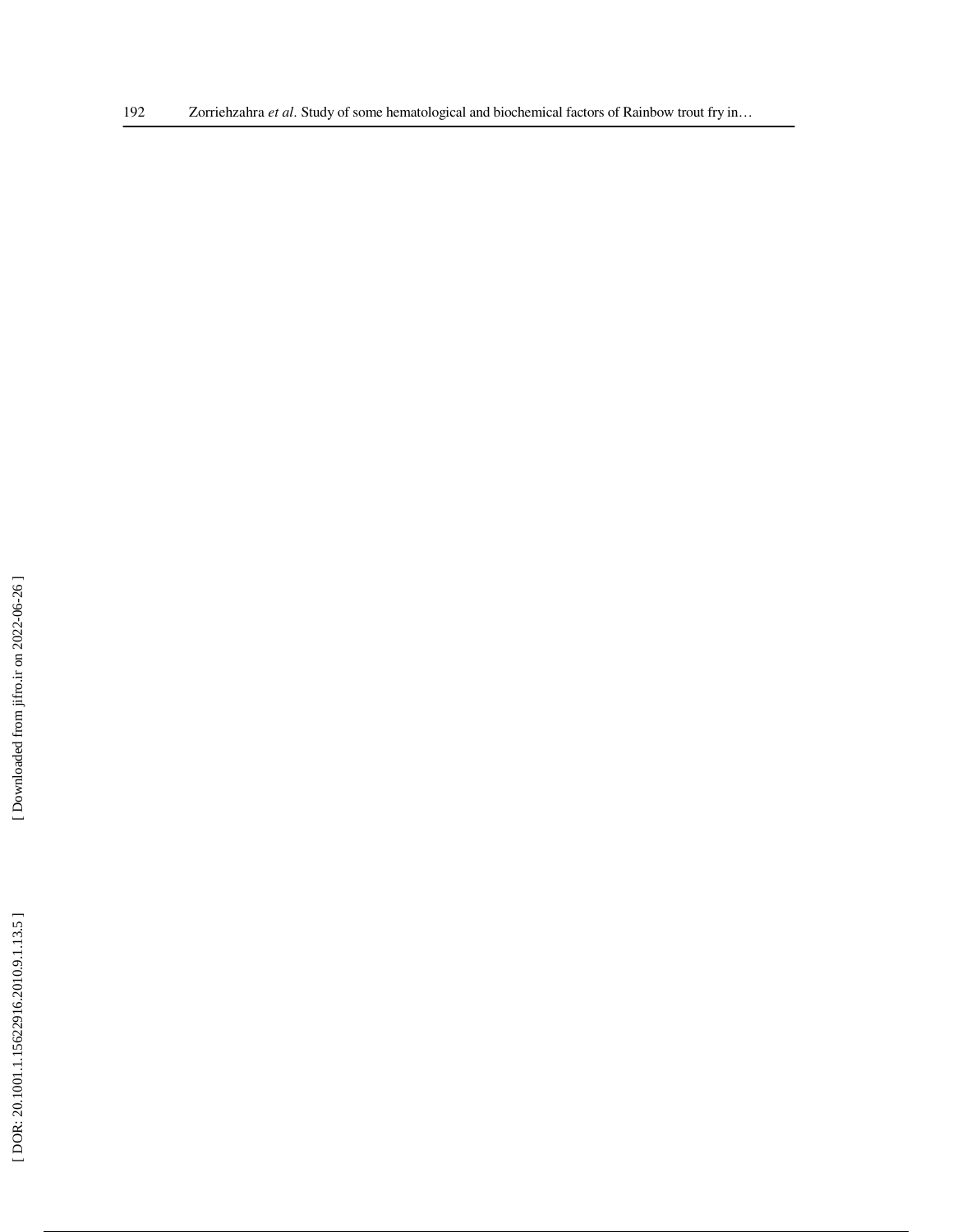# **Discussion**

In this study, fourteen hematological and biochemical indices were measured. Consequently nine parameters were revealed significant differences (P<0.05) with control group in t-test. It consisted of total WBC, Lymph, Neut, Hb and HCT, MCHC, AST, DL and total protein plasma.

For the total white blood cell count, Lymph and Neut in the three investigated farms significant differences were observed as compared with the control fish (P< 0.05).

Fry mortalities were observed in mentioned farms several times in recent years. Both samples groups (control and diseased fry) were collected based on similar criteria such as age, size and pond, and at the same time.

 Statistical analysis of hematological findings revealed significant differences (P<0.05) using t-test. In the determination of total leucocytes count of the three investigated farms, some significant differences (P<0.05) were observed when compared with the control group . In the fish, infectious diseases agents such as bacteria or virus, in the first stage of disease the non-specific defense system (cellular) was first stimulated. In these situation, first of all the leucocytes will be initially increased (leucocytosis) in order to protect the fish body with phagocytosis mechanism and produce antibacterial or antiviral chemicals to stop the agent from spreading.

Haney & Winton (1992) observed that in Viral Erythrocytic Necrosis (VEN) disease in Chum salmon (*Oncorhynchus keta*), the total erythrocyte blood count, hematocrit and

hemoglobin were decreased but total white blood cell count was increased.

In the current study, hemoglobin and hematocrits manifested significant differences (P<0.05) in examined infected fry samples in comparison with control group. Also all samples revealed obvious decreased in erythrocytes counts.

Wedemeyer and Nelson (1978) previously reported that in IHN disease, the mean values for hemoglobin, hematocrits, and erythrocyte could be reduced significantly lower than control values .

In many bacterial and viral diseases such as IHN and VEN diseases, septicemia was observed and anterior portion of kidney that responsible for hematopoiesis function could be damaged. Therefore total erythrocyte blood count, hematocrit and hemoglobin were showed severe decreased (Haley & Weiser, 1985).

In fish obtained from three mentioned farm the (Mean  $\pm$ SD) of MCV in infected fry  $(318.33\pm89.73)$  was less than control group (353±11). Although no significant differences were observed in result but it could be concluded that infected fry suffered from hypochromic microcytic anaemia.

The results obtained from this study showed an interesting pattern of response in the hematological parameters. Studies have shown that when the water quality was contaminated by toxicants, any physiological changes will be reflected in the values of one or more of the hematological parameters (Nussey *et al.*, 1995). In the light of the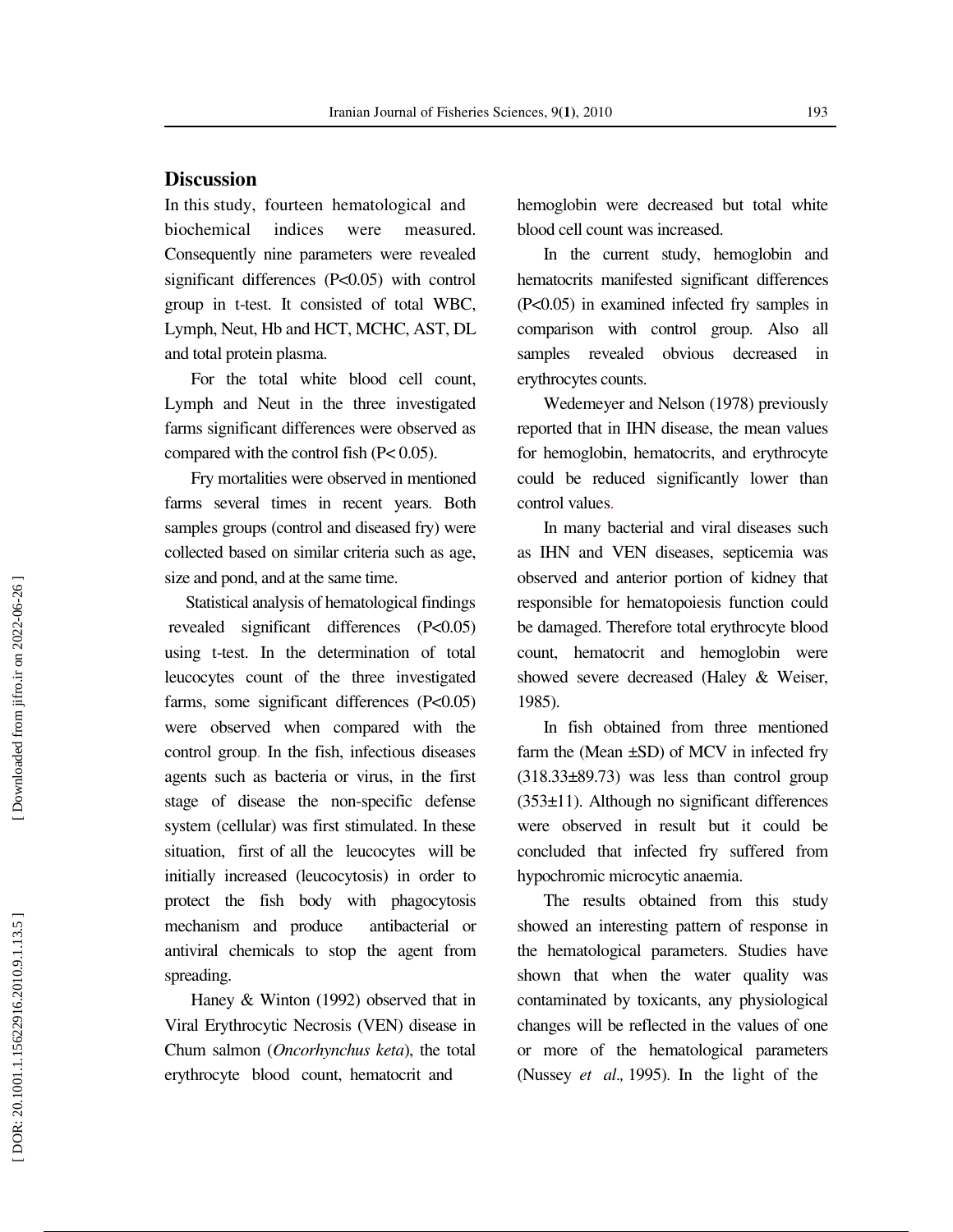present study, the significant decrease in the HCT observed in collected fry specimen could be attributed to the destruction of the erythroblast, thereby, limiting their synthesis. Similar trends in erythrocytes in fishes exposed to various toxicants and pathogens have been observed by other researcher (Mc Leay, 1975; Smit *et al.* 1979; Koyama & Ozaki, 1984; Srivastava & Narain, 1985; Van der Merwe, 1992). At present, the distinct decreased in the level of hemoglobin and MCV observed could induce anaemia condition in fry mortality syndrome in Iran. Its clearly suggests that a hemodilution mechanism has occurred. The MCV gives an indication of the status or size of the erythrocytes and reflects an abnormal or normal cell division during erythropoiesis.

On the other hand, the decrease in MCV that observed in this study after infectioncoupled with low hemoglobin content indicated that the erythrocytes have shrunk, either due to hypoxia or a microcytic anaemia. Thus, microcytosis might be due to the decrease in the hematocrit during exposure. Similar pattern has been detected in Moggel fish *(Labeo umbratus)* after exposure to various pollutants (Nussey *et al.,* 2000).

In this study the fluctuation in the MCH was observed but MCHC had increment  $(22.60\pm8.07)$ . It was indicated that the concentration of hemoglobin in the red blood cells were much lower in the infected fry than in the control group, thereby, depicting an anaemic condition. Anaemia can be caused by a number of pathological conditions. The macrocytosis is probably an adaptive response through the influx of immature erythrocytes from the hematopoietic tissues to the peripheral blood to make up the reduced erythrocytes number and decreased hemoglobin concentration (Rehulka *et al*., 2005). The condition was observed to occur in infected fry from examined hatcheries centers.

These findings further support the hypothesis that hemodilution is a probable cause for decrease in hemoglobin content in infected fry in mentioned farms. The MCHC is a superior indicator of erythrocytes swelling (Wepener *et al.*, 1992). The MCHC, which is the ratio of blood hemoglobin concentration as opposed to the hematocrit, was not influenced by the blood volume nor by the number of cells in the blood but could be interpreted incorrectly only when new cells, with a different hemoglobin concentration, were released into blood circulation (Sovlo *et al.*, 1981). The significant decrease in the MCHC in this study was an indication of erythrocytes swelling and/or due to a decrease in hemoglobin synthesis. Buckley *et al.* (1976) reported that prolonged reduction in hemoglobin content was deleterious to oxygen transport and any blood dyscrasia and degeneration of the erythrocytes could be ascribed as pathological conditions in fishes exposed to toxicants or infectious diseases.

In this study blood serum components analysis revealed that in comparison of serum enzymes between LDH, ALP, ALT and AST, only LDH and AST amount showed obvious significant differences (P<0.05).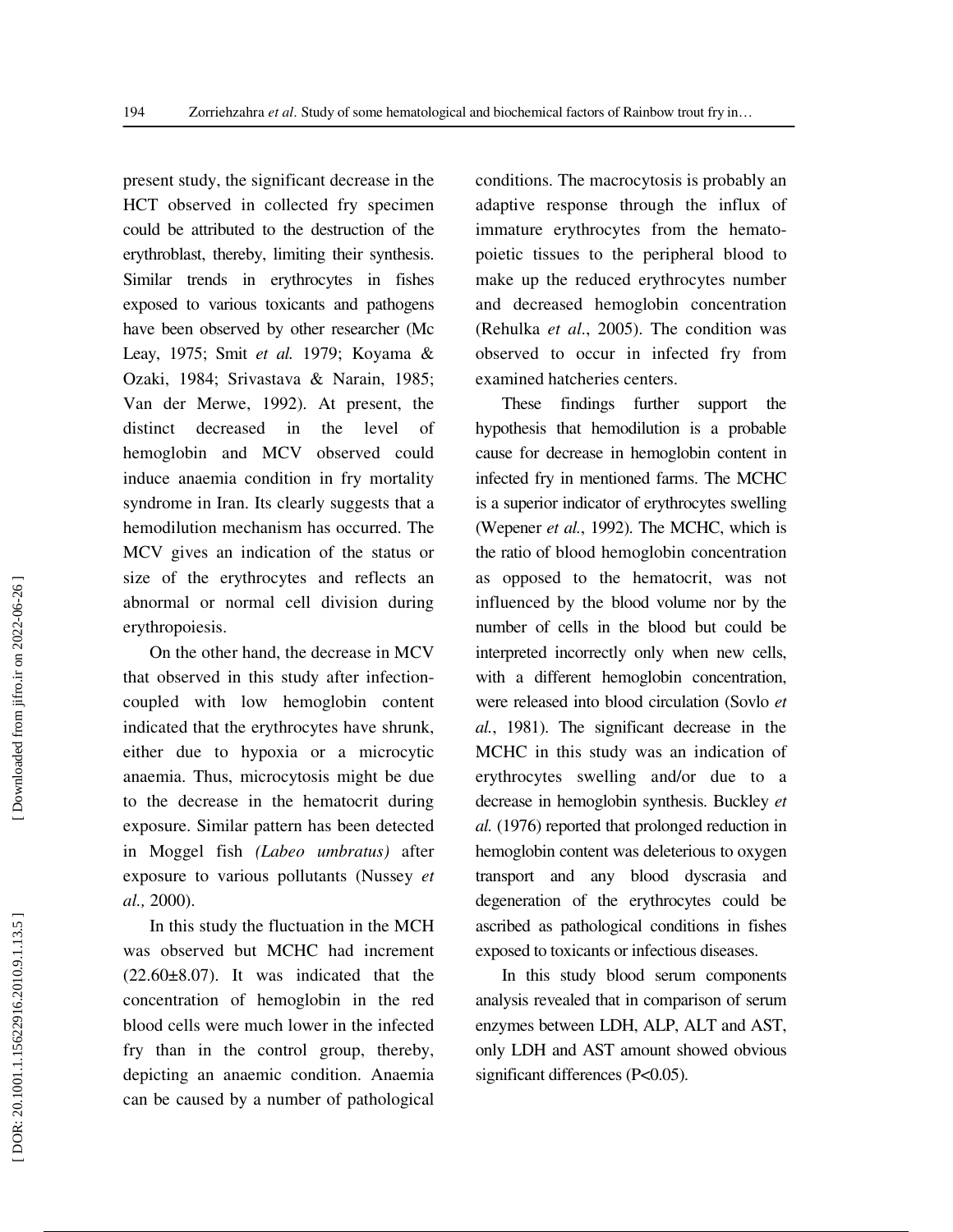Turnbull (1999) previously reported that Aspartate transeaminase (AST) was often raised in other viral salmonid viral diseases that revealed anemia such as Infectious Salmon Anemia (ISA).

In addition, in the current study, marked increment were observed in mean ±SDs of blood serum total protein (TP) in three examined farms  $(4.8 \pm 1.6 \text{gL}^{-1})$ ,  $(4.9 \pm 1.3 \text{gL}^{-1})$ &  $(6.5 \pm 1.4 \text{ gL}^{-1})$  in comparison with control group in raceway culture  $(4.45 \pm 1.0$ g L<sup>-1</sup>). This could be an indicator sign of antibody production activity in moribund fish in infectious diseases (Rehulka *et al*., 2005).

In opposite diminished levels of serum proteins have been reported for several diseases of fish (Hunn, 1964; Hodgins *et al.,* 1965). A reduction of total protein in salmonids with infectious disease is described by many other researchers. Mulcahy (1969) studied such a decrease in the serum of the brown trout and Atlantic salmon with ulcerative dermal necrosis (UDN) and single fungal infection *Saprolegnia ferax*, and in salmon fingerlings with fin rot and furunculosis.

Dorson (1972) reported previously that in IHN disease no apparent overall reduction in total plasma protein occurred, but specific alterations in some of the serum proteins was found. Klontz *et al*. (1965) showed an increase in the beta-2 serum fraction of Chinook salmon surviving an IHN infection and suggested it might be of immunological significance. The antibody production activity of fish serum resides in the slowest migrating macroglobulin.

Rehulka *et al.* (2005) showed that proteinaemia could be explained as a metabolic response to feed content, infections of bacterial or viral aetiology or to intoxicaions.

Regarding to clinical signs and hematological findings (blood and bio-chemical parameters) and observation of leucocytosis in first stages and neutrophylia as two important pathognomonic indicators in fish viral diseases in duration of diseased fry, it could be concluded that there was an acute infectious disease occurring in farm investigated, a kind of viral septicemia.

It is clear that comparison of hematology findings with other confirmatory diagnostic methods such as virology, serology and histopathology examinations could be used to identify and confirmed the presence of infectious causative agents of fry mortality syndrome in the country. Also regarding to obtained evidences of hematological and biochemical findings in this study it could be concluded that hematological and biochemical studies could be a valuable and available tool for prognosis and primary diagnosis in some infectious diseases in first stages of new probably outbreaks. So it could be recommended for using in monitoring and surveillance programs in coldwater hatchery health status in Iran.

## **Acknowledgements**

We would like to express our deepest thanks to all staff of Iranian Fisheries Research Organization for providing samples used in this study and Faculty of Veterinary Medicine, University of Tehran, for their cooperation.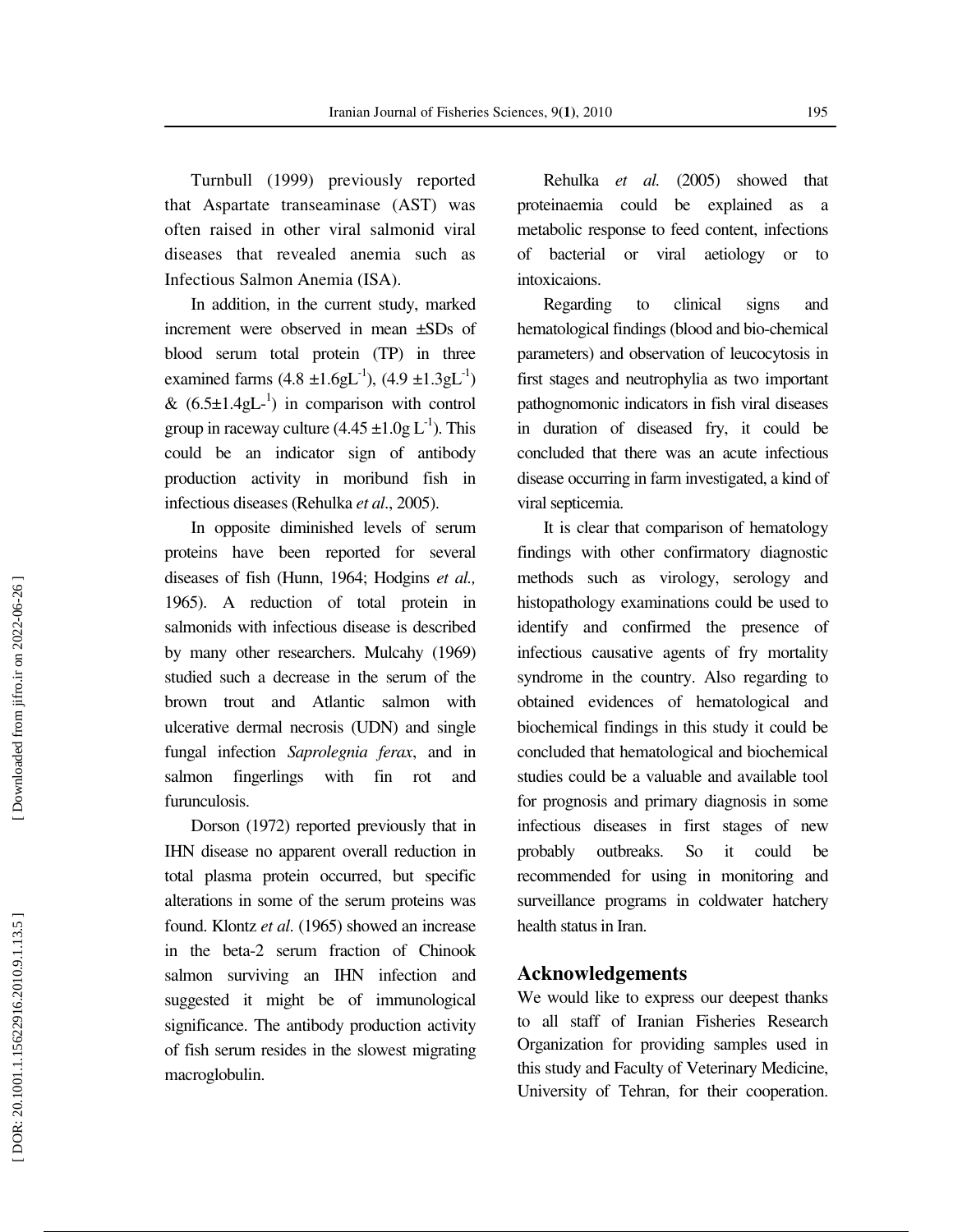Also special thanks also go to Dr. Khazraeinia for her cooperation in this study.

## **References**

- **Austin, B. and Austin, D.A., 1987.** Bacterial Fish Pathogens. Ellis Harwood, Series in Aquaculture and Fisheries Support. Halstead Press. 364P.
- **Buckley, J.A., Whitmore, C.M. and Matsuda, R.I., 1976.** Changes in blood chemistry and blood cell morphology in coho salmon, *Oncorhynchus kisutch* following exposure to sublethal levels of total residual chlorine in municipal wastewater. Journal of Fish Research Board of Canada, **33:**776-782.
- **Dorson, M., 1972.** Some characteristics of antibodies in the primary immune response of rainbow trout (*Salmo gairdneri*). Symposia of the Zoological Society of London, UK. **30:**I29-I40.
- **Haley, P.J. and Weiser, M.G., 1985.** Erythrocyte volume distribution in rainbow trout. American Journal of Veterinary Research, **46:**2210-2212.
- **Haney, D.C., Hursh, D.A., Mix, M.C. and Winton, J.R., 1992.** Physiological and hematological changes in chum salmon artificially infected with Erythrocytic Necrosis Virus. Journal of Aquatic Animal Health, **4:**48–57.
- **Hodgins, H.O., Ridgway, G.J. and Utter, F. M., 1965.** Electrophoretic mobility of an immuneglobin from rainbow trout serum. Nature (London). **208:**1106-1107.
- **Holway, J.E. and Smith, C.E., 1975.** Infectious Hematopoietic Necrosis of rainbow trout in

Montana: A case report. Journal of Wildlife Diseases, 9**(10):**287-291.

- **Hunn, J., 1964.** Some patho-physiologic effects of bacterial kidney disease in brook trout. Proceeding of Society for Experimental Biological & Medicine, **117:**383–385.
- **Ivanova, N.T., 1983.** Atlas of fish blood cells. Moskva, izd. Legkaja i piščevaja promyšlennost. 75P. (In Russian).
- **Klontz, G.W., Yasutake, W.T. and Parisot, T.J., 1965.** Virus diseases of Salmonidae in Western U.S. III. Immunopathological Aspects Ann. New York Academic Science. **126**:531-542.
- **Koyama, J. and Ozakl, H., 1984.** Hematological changes of fish exposed to low concentrations of cadmium in the water. Beltline of Japanese Society Specialist of Fish, **50:**199-203.
- **Leloup, P.H., Pham, T.T., Armijo, R., and Lacassin, R., 1998.** Tectonic stresses and kinematics of South-Alpine thrusts near the Giudicarian fault termination. Comptes rendus des séances de l'Academie des sciences. Série II, Mécanique, physique, chimie, sciences de l'univers, sciences de la terre, 88**(8):**124-140.
- **Mc Leay, D.J. and Brown, D.A., 1975.** Effect of acute exposure to bleached kraft pulpmill effluent on carbohydrate metabolism of juvenile coho salmon (*Oncorhynchus kisutch*) during rest and exercise. Journal of Fish Research Board of Canada, **32:**753-760.
- **Mela, M., Randi, M.A.F., 2007.** Effects of dietary methylmercury on liver and kidney histology in the neotropical fish *Hoplias malabaricus* . Journal of Ecotoxicology and Environemental Safety, 68**(3):**426-435.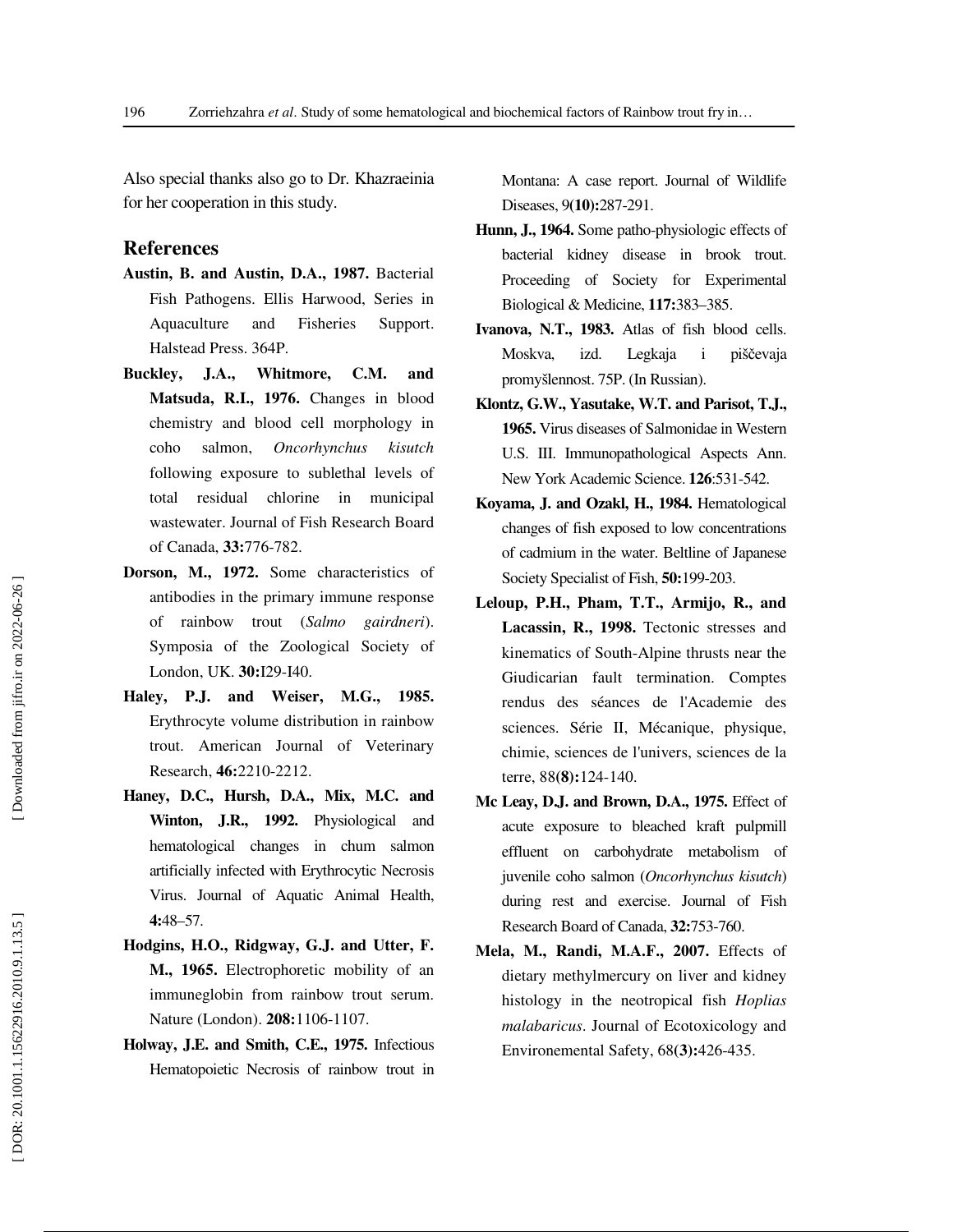- **Mulcahy, M.F., 1969.** Serum protein changes in U.D.N. infected Atlantic salmon a possible method of diagnosis. Journal of Fish Biology, 1**(4):**333–338.
- **Nussey, G., Van Vuren J.H.J. and Du Preez, H.H., 1995.** Effect of copper on the differential white blood cell counts of the Mozambique tilapia (*Oreochromis mossambicus*). Comparative Biochemistry and Physiology, **111C:**381– 388.
- **Nussey, G., Van Vuren, J.H.J. and Du Preez, H.H., 2000.** Bioaccumulation of chromium, manganese, nickel and lead in the tissues of the moggel, *Labeo umbratus* (Cyprinidae), from Witbank Dam, Mpumalanga. Water Sinces, 26**(2):**269-284.
- Ř**ehulka, J. and Oddeleni, V., 2002.** Aeromonas causes severe skin lesions in rainbow trout (*Oncorhynchus mykiss*): Clinical pathology, haematology and biochemistry. Journal of Toxikologie, 71**(3):**351-360.
- Ř**ehulka, J. and Mina** ř**ík, B., 2005.** Blood parameters in brook trout *Salvelinus fontinalis* (Mitchill, 1815), affected by columnaris disease. Journal of Aquaculture Research, 38 **(11):**1182–1197.
- **Smit, G.L., Hatting, J., Burger, A.P., 1979.**  Haematologlcal assessment of the effects of the anaesthetic MS222 in natural and neutralized from in three fresh water fish species: Interspecies differences. Fish Biology, **15:**633-643.
- **Sovlo, A. and Nikinmaa, M., 1981.** The swelling of erythrocytes in relation to the oxygen affinity of the blood of the rainbow trout *Salmo gairdnerl* Richardson. *In*: Picketing AD (ed.) Stress and fish Academic Press, London, UK. pp.103-119.
- **Srivastava, P.N. and Narain, A.S., 1985.** Catfish blood chemistry under environmental stress.

Journal of Cellular and Molecular Life Sciences, 41**(7):**955-957.

- **Svobodova, Z. and Kroupova, H., 2008.** Hematological profile of common carp spawners of various breeds. Journal of Applied Ichthyology, 24**(1):**55-59.
- **Turnbull, T., 1999.** Infectious salmon anaemia in the United Kingdom. The Journal of the Fish Veterinary Society. No. 3.
- **Van Der Merwe, M., 1992.** Aspects of heavy metal Concentration in the Olifants River, Kruger National Park, and the effect of copper on the haematology of *Clarias Gariepinus* (Clariidae). M.Sc. thesis, Rand Afrikaans University. South Africa.
- **Vosyliene, M.Z., 1996.** Hematological parameters of rainbow trout (*Oncorhynchus mykiss*) during short-term exposure to copper. Ekologija/Ehkologiya/Ecology, **3:**12-18.
- **Wedemeyer, G.A., Nelson, N.C. and Smith, C.A., 1978.** Survival of salmonid viruses infectious hematopoletic necrosis (IHNV) and infectious pancreatic necrosis (IPNV) in ozonated, chlorinated and untreated waters. Journal of Fish Research Board Canada. **35:**875-879.
- **Wepener, V., Van Vuren, J.H.J., and Du Preez, H.H., 1992.** Effect of manganese and iron at a neutral and acidic pH on the hematology of the banded tilapia (*Tilapia sparrmanii*). Bulletin of Environmental Contamination and Toxicology, 49**(4):**613-619.
- **Zorriehzahra, M.E.J., Soltani, M., Sharifpour, I., Saiedi, A.A. and Mehrabi, M., 2005.** Preliminary study of infectious agents (Viral and Bacterial) of Rainbow trout (*Oncorynchus mykiss*) Fry Mortality Syndrome. Final research report; Iranian Fisheries Research Organization. No.84/470, 290P. (In Persian).